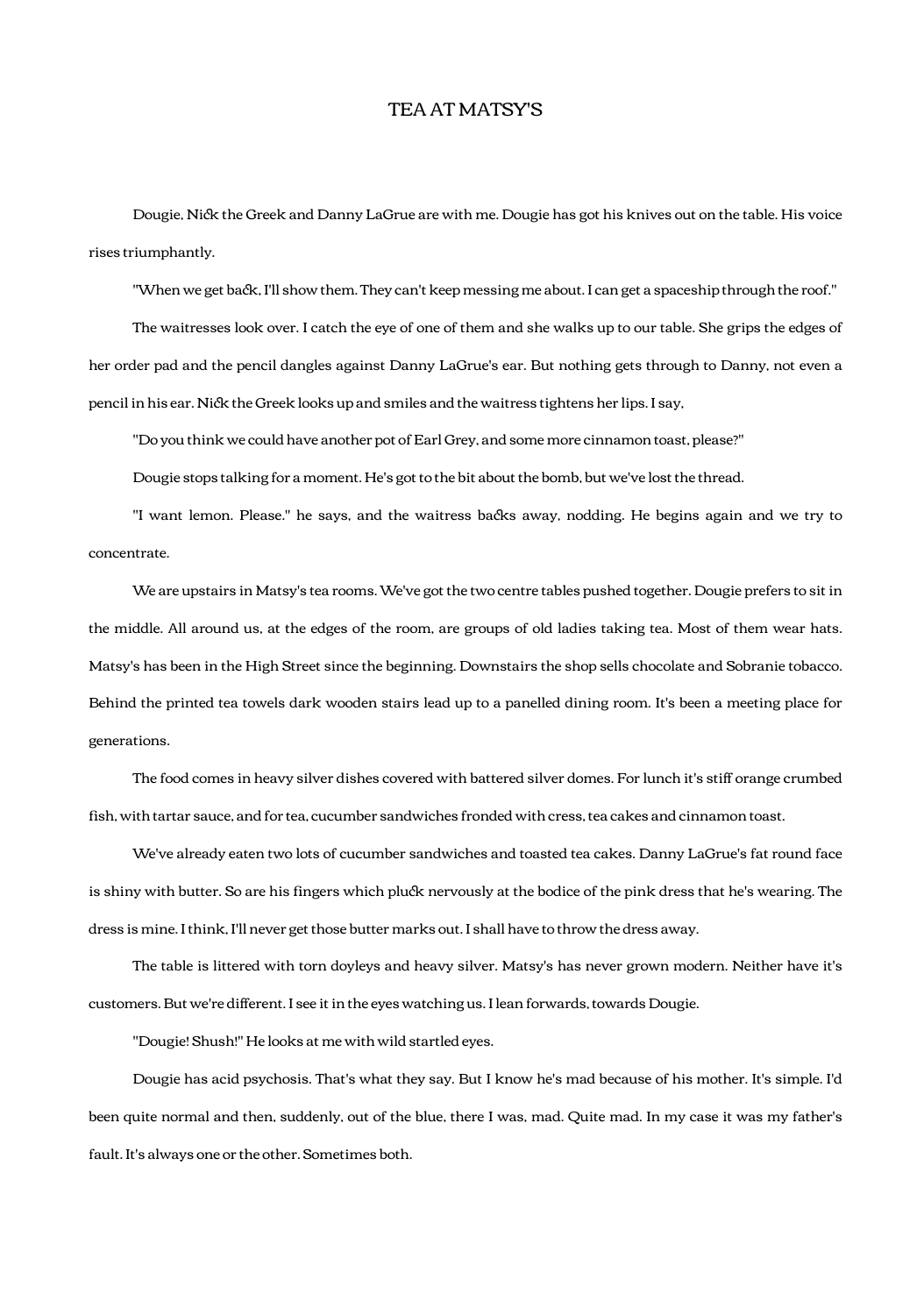Dougie's mother is divorced. She's a big Scottish tyrant. Evenings, she goes out on her village round. She's a G.P. Then it's home, to sink her flat wide face close to Dougie's. She says to him in a hoarse whisper,

"Ye've bin smokin' pot agen! I ken smell it!"

Dougie never did smoke pot in his mother's house. He'd take her bottle of whisky out of the radiogram. She's an alcoholic.

I remember when they brought Dougie into the hospital. I was glad. I'd been lonely by myself for three days.

 "We've got a friend of yours down in the corridor." they'd told me. I was surprised. Which corridor? And which friend? It seemed a strange coincidence. Obediently I followed the nurse. We left the ward through a double set of locked doors, his eyes on me all the time, though I wasn't going anywhere in the great brick warren I'd seen through the windows. We walked past the staff room, where two doctors or nurses were sitting drinking machine coffee with their feet up on the desk. They looked bored. The nurse I was with opened a door and a blast of loud rock music hit us. There was Dougie, sitting cross-legged on a pillow, wearing only his blue Y-fronts. Opposite him sat a doctor, also cross-legged on a pillow. He had a white coat on. He was staring at Dougie with a bemused expression. Dougie was swaying violently from side to side in time with the music. His arms were swaying in the opposite direction above his head and his head was swaying in between. His eyes were wide open but it didn't look to me as if he could see anything. The room was very small and there were no windows and a bright electric light hung from the ceiling.

"Is this a cupboard?" I said to the nurse. We were standing in the doorway.

 "Talk to your friend," the nurse said, pushing me forward. I felt embarrassed. I knelt in front of Dougie. Suddenly, his eyes focused on me, and the swaying, which had been making me feel dizzy, stopped.

"Annie! What the fuck are you doing here? Did my mother send you? What is this place? I can't make it out at all."

He'd grown awfully thin since I'd last seen him, and his hair was longer and wilder than ever. "Dougie, it's a mental hospital. What have you done?"

It turns out he hadn't done anything. That was the trouble. He hadn't been doing anything. He wasn't eating or washing or going to college, just sitting in his room, swaying and listening to Jimi Hendrix. He wouldn't speak to his mother, except to tell her that the room was full of purple light and he was full of it too, so she said he had acid psychosis and she and her partner signed him into the hospital.

 I knew if she knew I was in there too, she'd sign him out and I'd be alone again. She always said I was a bad influence. But she doesn't visit Dougie and we keep each other company. After the first fortnight they let us out for town visits, and Dougie starts making plans to take over the hospital. I say to him, Dougie, you could just run away,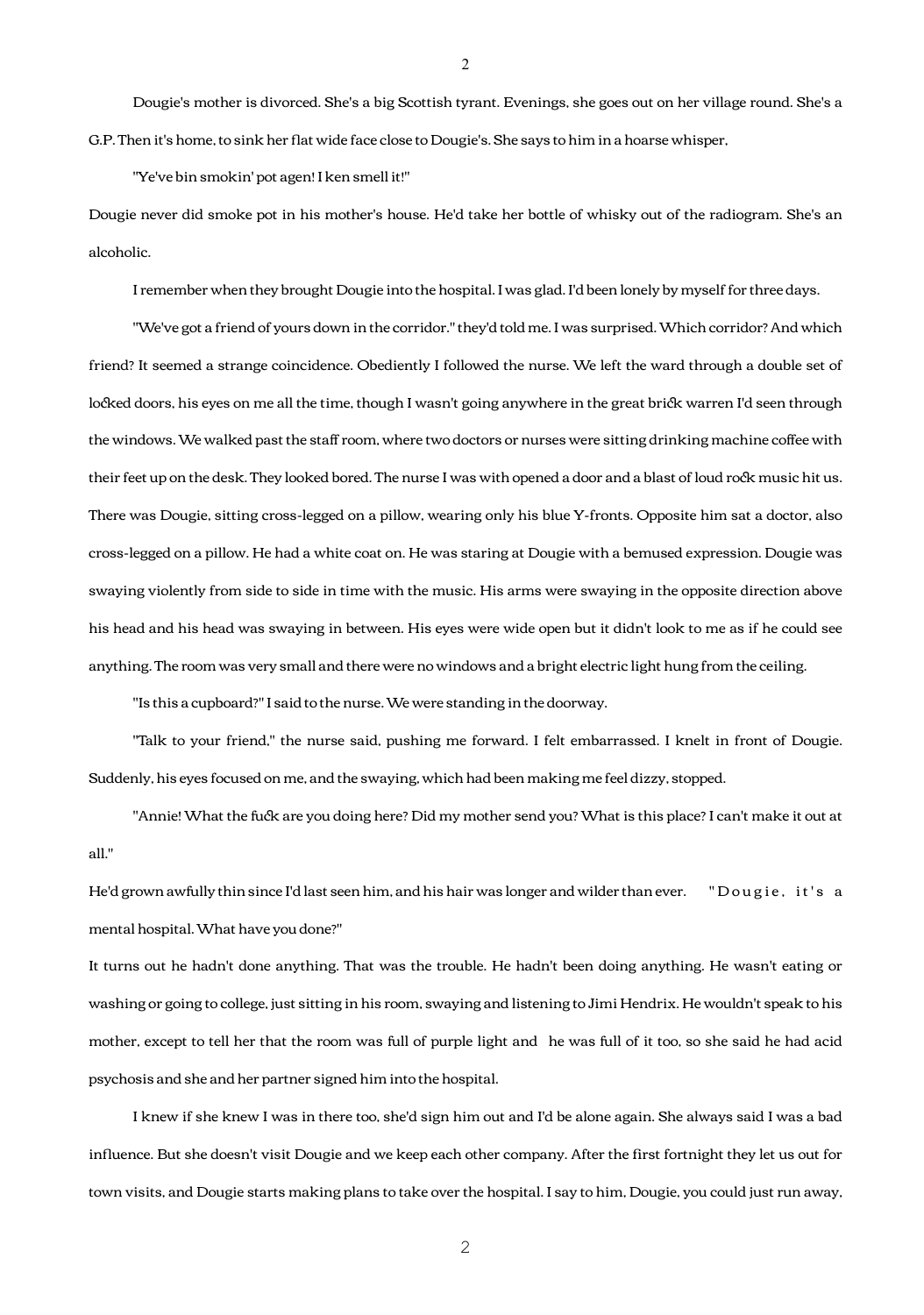but he says it's his mission to take it over. When he talks like that, I think perhaps he does have acid psychosis, because how could one person take over a hospital?

 Next door to Matsy's there's a gunsmiths and that's a magnet to Dougie. Guns need licences but knives don't and now Dougie is armed to the teeth. I think the best idea for getting out of the mental hospital is to make them think I'm better and I lay awake at night working out how to behave normally. The trouble is that if you act too normally then they think you're completely insane, and the trick is to be just eccentric. That's acceptable.

 It's eccentric of us, going to Matsy's for afternoon tea. We wouldn't have been tolerated in the Wimpy Bar, but Matsy's pride themselves on welcoming eccentrics. It's part of being old fashioned. Some of the ladies with mauve hair and tiny dogs are clearly barking mad, but Matsy's loves them. And they love Matsy's.

The waitress brings over the tea and toast. She's younger than the rest and I see Nick the Greek smile at her again. I hope he won't speak to her. She puts down her tray on the edge of the table and Nick jumps up, his clumsy body knocking back his chair. He begins to lift off the tea-pot and covered silver plate. She blushes and hesitates. It's her job to do the lifting but, because of Matsy's, she knows that the customer is always right. Even when he's not in his right mind. She's not to know Nick the Greek has never had a right mind. As she and Nick together load her tray with the crockery and tea cups we've already used, she sees Dougie's collection of knives carefully laid out among the crumpled table napkins. I see her quiver slightly.

"It's all right," I say in my brightest voice. "He's a collector. A connoisseur."

I know that will reassure her. On Matsy's front door it says TOBACCO FOR THE CONNOISSEUR. And they even sell a few knives themselves, next to the walking sticks, by the tobacco counter. Little ivory penknives, Swiss Army knives all splayed out like mechanical dolls, carved letter-openers. The waitress smiles tightly and picks up her tray and walks away. Nick the Greek watches wistfully as she goes into the little back room where they cut the bread and cucumber for sandwiches.

 "My plan is this..." Dougie begins again but no-one is listening. That's one of the problems with being mad. No-one else can understand, not one mad person ever understands another. Everyone who is mad is mad in a different way. I'm not really mad at all. I'd just been a bit under the weather and then everything had gone wrong when I'd been given some tranquillisers. After that, I couldn't think at all clearly. Obviously it was the wrong drug for me.

 Getting the drugs right is a problem for Danny LaGrue. He's a pyromaniac. Not a random pyromaniac. He only sets fire to his mother's house but understandably, after the third time she's had to have him certified. It gives her a bit of space to clean up the house and get back on an even keel. He's been in the hospital for five months and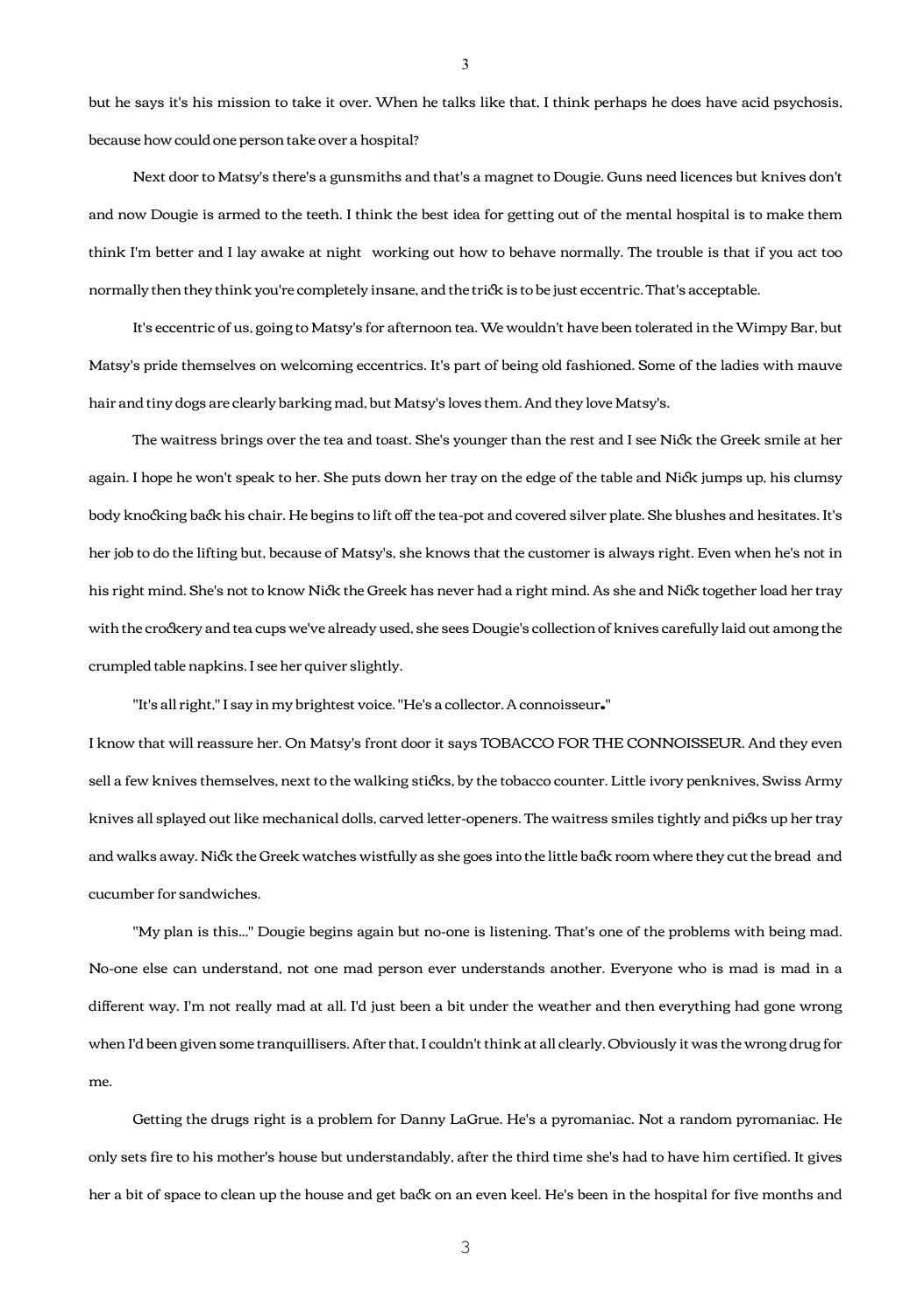since the first week he's been taking Nick the Greek's pills. Only the blue ones, not the pink and yellow ones. He reckons the pink and yellow ones give him a headache. The blue ones were for Nick's aggressive behaviour. He isn't really that aggressive but they diagnosed him as an aggressive schizophrenic after he strangled a nurse. He hadn't meant to do it at all, that's obvious. On his first night when he'd woken up with the raging thirst of Largactil, in the little locked room we all wake up in, no-one would answer the door. After an hour of banging, a nurse came. She was a tiny Japanese doll-woman and he'd accidentally strangled her. Just like that. His hands around her neck, he'd shaken the life out of her. He's waiting for a transfer to Broadmoor, but I don't think he deserves it. The blue pills are some kind of female hormone and the pink and yellow ones are supposed to counteract the side effects of the blue ones, only because Danny LaGrue, who isn't aggressive at all anyway, is only taking the blue ones, he's becoming a woman. Those pills and the hospital food, and the lack of exercise from being locked up are giving Danny La Grue definite breasts. That's why he's wearing my dress and that's why he's growing his hair long. His hair is very blac but it looks to me as if Danny LaGrue's chin is now as smooth as mine. He worries all the time, unsure if at any stage he is more woman than man. At Matsy's he comes to the Ladies with me.

"What do you think Annie?" he asks, peering anxiously into the mirror.

"What do I think about what?" I ask, washing my hands carefully.

 "My face. My skin. The colour." says Danny, not taking his eyes off himself. He's been trying out a foundation cream he'd stolen from his mother's handbag the last time she'd visited him. It's a bit too light for him. His mother has pale milk skin but his father had been a Spaniard. He's never seen his father and that not seeing has something to do with the fires, his doctor says. I tell him it's a bit pale but as his eyes fill with tears I say, and anyway it suits you, being a bit pale, and he looks happier and we leave to go back to the tea-room. As we walk out two old ladies come towards us. One of them is carrying a tiny dog under her arm. It looks at Danny with black vicious eyes and barks like a cough.

 "Oh, I'm so sorry, dear!" says the old lady. She's very small, smaller than Danny LaGrue's mother and she stands so close to him and smiles up at him, so friendly, I'm moved. Danny stands stock still.

 "She won't hurt you, dear. She doesn't mean it." she says to Danny and taps the little dog on the nose. "Leave the poor lady alone. You naughty boy." She snaps. Then she's gone, into Matsy's green tiled cloakroom and Danny LaGrue is one step further towards woman-hood.

Dougie and Nick the Greek are drinking the last of the tea and the waitress is standing by the table, as we come back. She wants to know if we want anything else. An iced fancy perhaps? Matsy's iced fancies are famous. They come in little fluted cases with "MATSY'S PATISSIERS" written on the side, each one an intense pastel, violet or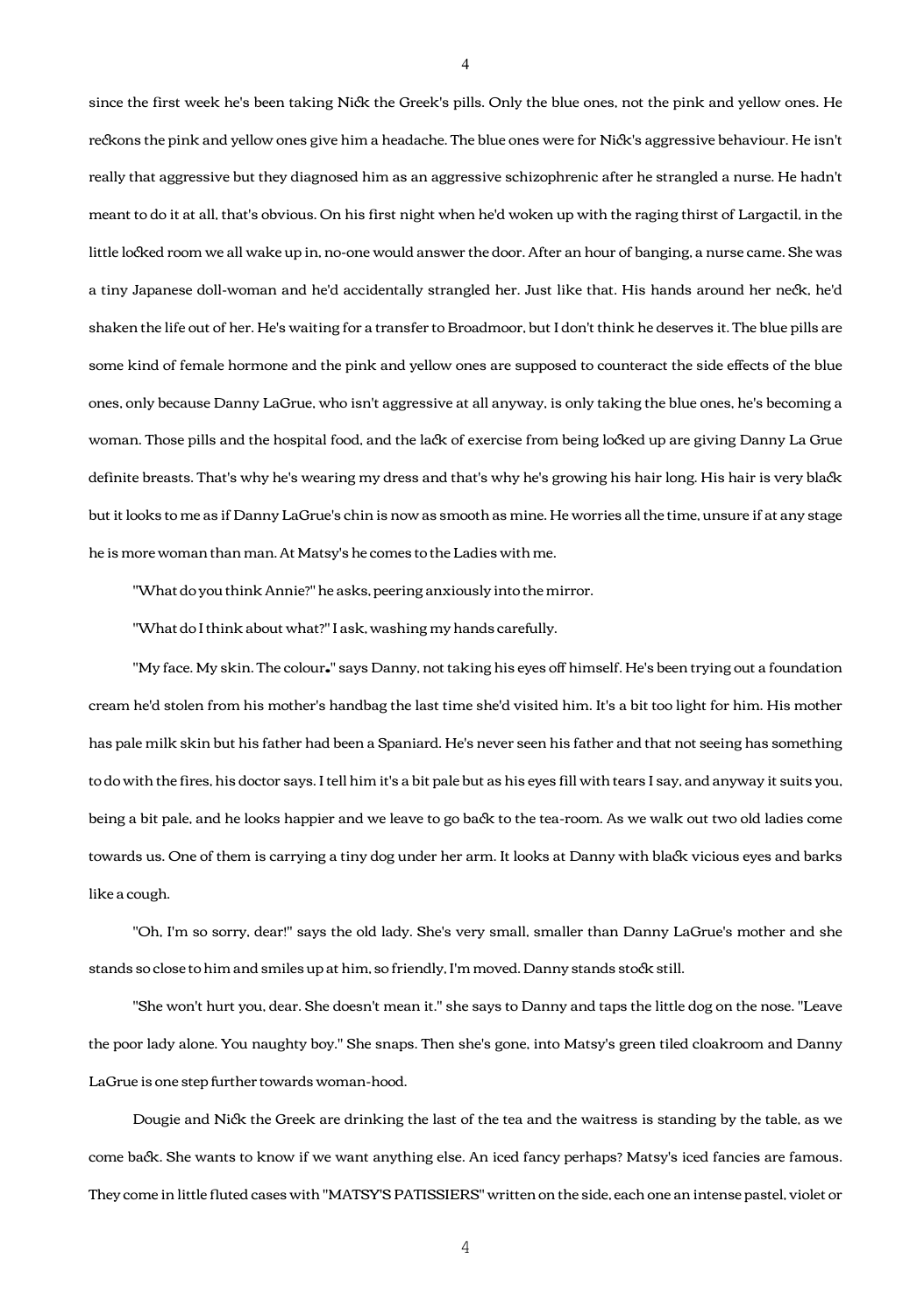rose or apricot. Before I'd gone mad I'd come to Matsy's with my mother for tea and we always had iced fancies. They remind me of her.

Dougie says abruptly,

"Do you have any Lapsang Souchong? I'm fed up with Earl Grey."

I look at my watch. It's four o'clock.

"Dougie," I say urgently, leaning across to him. "Dougie, we've been here two hours."

"Oh, OK." Dougie says "Can we have the bill then?"

The waitress picks up her little pad and begins to calculate, blushing at the absurdity of Nick the Greek's fawning eyes. She puts down the slip of paper in front of Danny LaGrue and stalks away. I wonder why she'd given the bill to Danny. Out of the four of us, Danny LaGrue is the most peculiar looking and the most unlikely to do anything with it. I pick it up and walk towards the little booth where the senior waitress sits on a kind of throne. I push money towards her. Then I go back to the table where Dougie is busy wrapping each one of his knives together with one of Matsy's silver tea knives in a used paper napkin. He has made several parcels. No-one seems to be taking any notice. I sigh. If we get caught stealing knives, that will be the end of our afternoon tea parties. In fact it will probably mean an extended group therapy session, and of all the boring things that happen in the hospital, group therapy is the most boring. It's an entirely wasted exercise for some of us. One old man has not talked for eighteen years; nevertheless he's always led on into our circle. Perhaps they think our revelations will spark him off. Even when someone smashes his fists through the high top windows of the partition, and spatters us all with blood the old man sits mute. Personally I find acts of public self mutilation quite upsetting, and have brought it up at group therapy.

"Why can't he do it in private?" I'd said. Most people do. Under the sheets. In the toilets.

 We walk down Matsy's wooden panelled staircase, out into the afternoon High Street of family shopping. Danny LaGrue and I lead the way arm in arm. Dougie follows behind, his weaponry distributed amongst his clothing and Nick the Greek shambles along in his wake, smiling beautifically at everyone. Around the corner we wait for the bus to take us back to the hospital. It's nearly five o'clock when we get there and ring the bell. The curfew has not been exceeded.

 A nurse opens the door and smiles welcomingly as if we are visitors to a youth hostel. In the ward they've laid the tables for supper. A smell of warm tinned tomatoes hangs in the air. Each time we come back I wonder why I haven't run away. This trust they place in us is touching. Our good behaviour and return are evidence of recovery, of being able eventually to be integrated back into society. It seems to me that only an insane person would return to this prison so willingly as we do each afternoon.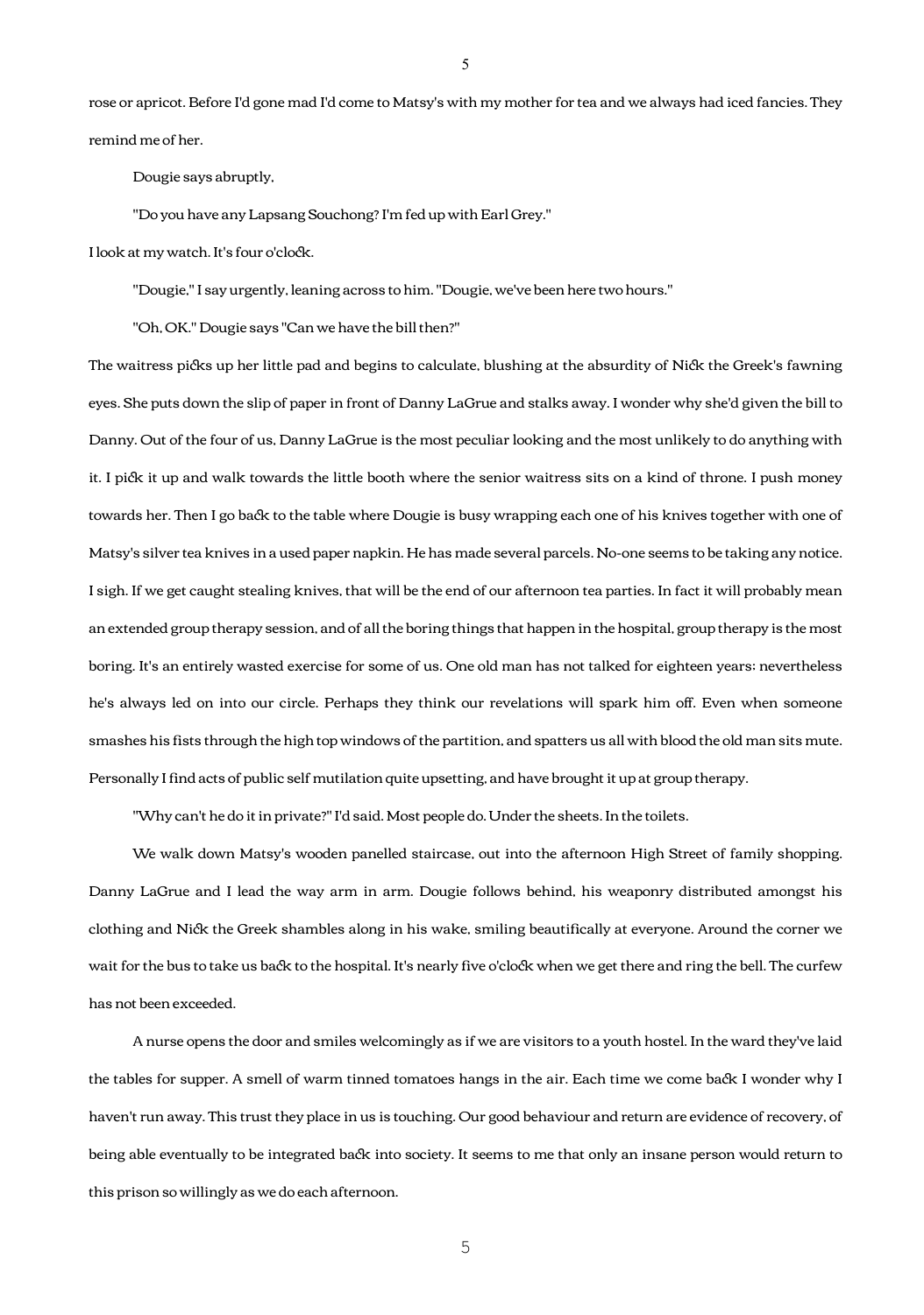Dougie walks in without acknowledging the welcome. He walks over to one of the supper tables and picks up an apple from the fruit bowl. He's being watched. He has a reputation for being unpredictable and he also has a reputation for eating everyone's share of the fruit. He says his mother has told him that high doses of vitamin C cure his acid psychosis, but I think he wants to be a vegetarian.

 A group of patients and nurses are sitting in the T.V. lounge staring up at a children's adventure story. The set is placed high up in the corner of the room and tilted downwards so that the only way to watch in comfort is to lie on the floor. However, when I'd tried this, some of the more disturbed patients had overreacted and I'd been told not to do it again. Now I have a permanent crick in my neck, like everyone else. Dougie takes his apple and walks over to the group. He reaches up and turns off the television. There's a stunned silence as the stupefied audience fails to react.

Dougie is a showman. Before the nurses can speak he announces that he is going to perform a magic trick, which is why he requires the apple. He explains that this is just a prelude to something bigger. It's just to demonstrate something. He has been in contact all last week with powerful forces, from outer space.

The nurses glance at each other in amusement and settle back down to watch. One of the patients is a little confused and wants to know why Dougie has come out of the television to do his trick, and when is he going back? No-one answers her except Nick the Greek who sits down beside her and whispers reassuringly in her ear. She smiles and reaches out her hand to his and he takes it and holds it between his two hands.

 I wonder what Dougie is going to do. He places the apple on the low table and stands in front of it. Everyone stares at the apple. Dougie breathes in deeply.

 "I am going to bring my hand down on this apple! The power of my spirit will cause it to break! There will be no physical contact. This is an act of my will. It is an indication to you all..." here Dougie glares at the nurses who sit calmly, watching him. He goes on,

"...by an act of will I can split apart the Physical world!"

 It sounds to me like Dougie has been reading too many esoteric books. He reaches one arm high into the air and brings it down, his hand like a knife, onto the apple, which shatters into several mushed lumps. One of the lumps flies out and hits the girl who is holding Nick the Greek's hand. She looks horrified. No-one speaks. Dougie stares down at the apple. He drops to his knees and bends over it moaning. One of the nurses raises his eyebrows and gets up. He walks towards Dougie. Dougie looks up. His eyes are wet and I realise he is crying.

"Don't touch me!" he squeals. "Don't fucking try it!"

His hand reaches into his sleeve and pulls out a paper napkin parcel. Oh Dougie, I think. No more tea at Matsy's.